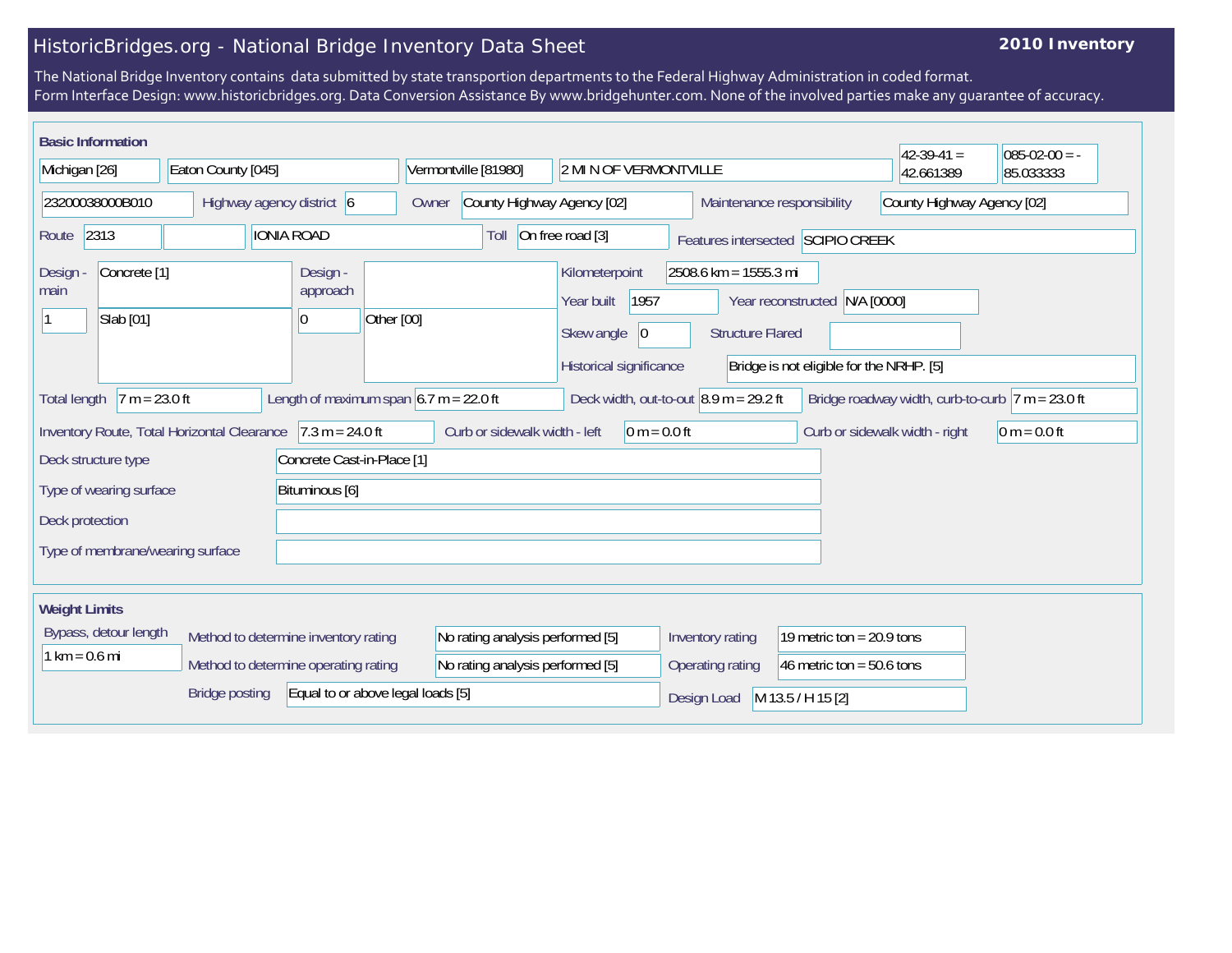| <b>Functional Details</b>                                                                                                             |                                                                                         |  |  |  |  |  |  |  |
|---------------------------------------------------------------------------------------------------------------------------------------|-----------------------------------------------------------------------------------------|--|--|--|--|--|--|--|
| Average daily truck traffi<br>Average Daily Traffic<br> 716                                                                           | 1320<br>2013<br>Year 1999<br>Future average daily traffic<br>%<br>Year                  |  |  |  |  |  |  |  |
| Road classification<br>Major Collector (Rural) [07]                                                                                   | Approach roadway width<br>Lanes on structure 2<br>$7 m = 23.0 ft$                       |  |  |  |  |  |  |  |
| Type of service on bridge Highway [1]                                                                                                 | Bridge median<br>Direction of traffic 2 - way traffic [2]                               |  |  |  |  |  |  |  |
| No parallel structure exists. [N]<br>Parallel structure designation                                                                   |                                                                                         |  |  |  |  |  |  |  |
| Waterway [5]<br>Type of service under bridge                                                                                          | Navigation control<br>Lanes under structure<br> 0                                       |  |  |  |  |  |  |  |
| $0 = N/A$<br>Navigation vertical clearanc                                                                                             | Navigation horizontal clearance $ 0 = N/A$                                              |  |  |  |  |  |  |  |
| 99.99 m = $328.1$ ft<br>Minimum navigation vertical clearance, vertical lift bridge<br>Minimum vertical clearance over bridge roadway |                                                                                         |  |  |  |  |  |  |  |
| Minimum lateral underclearance reference feature Feature not a highway or railroad [N]                                                |                                                                                         |  |  |  |  |  |  |  |
| Minimum lateral underclearance on right $99.9 =$ Unlimited                                                                            | Minimum lateral underclearance on left $0 = N/A$                                        |  |  |  |  |  |  |  |
| Minimum Vertical Underclearance $ 0 = N/A$                                                                                            | Minimum vertical underclearance reference feature Feature not a highway or railroad [N] |  |  |  |  |  |  |  |
| Appraisal ratings - underclearances N/A [N]                                                                                           |                                                                                         |  |  |  |  |  |  |  |
|                                                                                                                                       |                                                                                         |  |  |  |  |  |  |  |
| <b>Repair and Replacement Plans</b>                                                                                                   |                                                                                         |  |  |  |  |  |  |  |
| Type of work to be performed                                                                                                          | Work done by                                                                            |  |  |  |  |  |  |  |
|                                                                                                                                       | Bridge improvement cost<br>Roadway improvement cost                                     |  |  |  |  |  |  |  |
|                                                                                                                                       | Length of structure improvement<br>Total project cost                                   |  |  |  |  |  |  |  |
|                                                                                                                                       | Year of improvement cost estimate                                                       |  |  |  |  |  |  |  |
|                                                                                                                                       | Border bridge - state<br>Border bridge - percent responsibility of other state          |  |  |  |  |  |  |  |
|                                                                                                                                       | Border bridge - structure number                                                        |  |  |  |  |  |  |  |